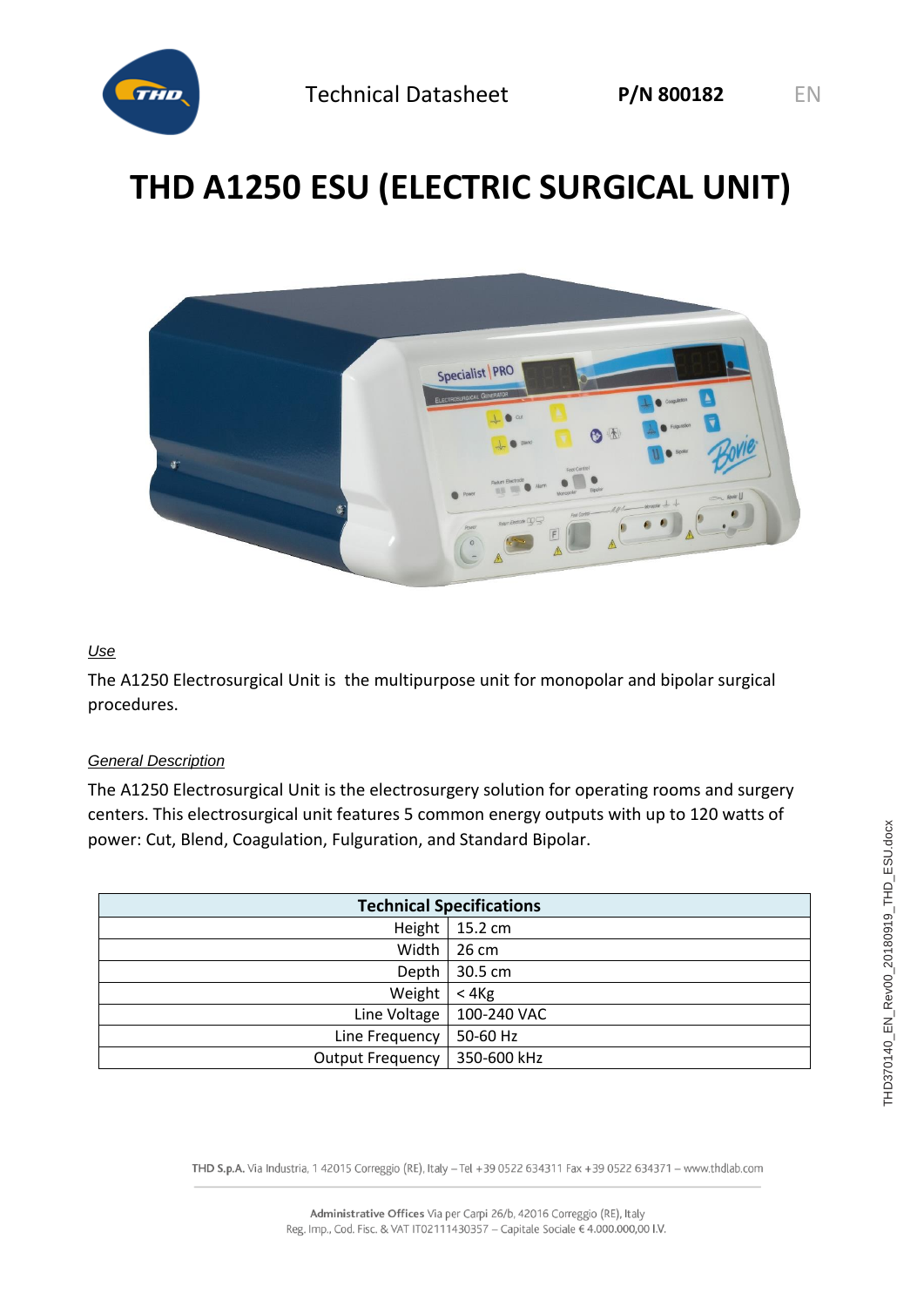



# **THD A1250 ESU ACCESSORIES**

#### **THD 14-2000 SMOKE EVAC FUSION P/N 800206**

The Smoke-Evac Fusion Hand Piece is low-profile electrosurgical pencil with an integrated smoke channel. This push-button hand piece has two standard buttons: Cut/Blend (Yellow) and Coagulation/Fulguration (Blue). Item is intended to be used in conjunction with Smoke-Evac Fusion Probes to provide a smoke-free surgical environment.

### **THD A1252C REUSABLE GROUNDING P/N 800205**

The Reusable Grounding Cable – ESU is used in conjunction with the Disposable Grounding Pads – ESU (800204) to ensure a safe, grounded electrosurgical procedure. Bovie's neutral electrode monitoring (NEM) increases patient safety by automatically detecting when Cable or Pad are not connected properly. Item has been tested for 100 uses. and replacements are Item is included available separately.



#### **THD GBS-DM1040A DIS GROUNDING P/N 800204**

The Disposable Grounding Pads – ESU is used with the Reusable Grounding Cable – ESU (800205) to provide a safe and grounded electrosurgical procedure. This split grounding pad features adhesive gel to ensure proper patient connectivity and minimize electrical shocks and burns when properly applied. Item is sold separately.

THD S.p.A. Via Industria, 1 42015 Correggio (RE), Italy -Tel +39 0522 634311 Fax +39 0522 634371 - www.thdlab.com